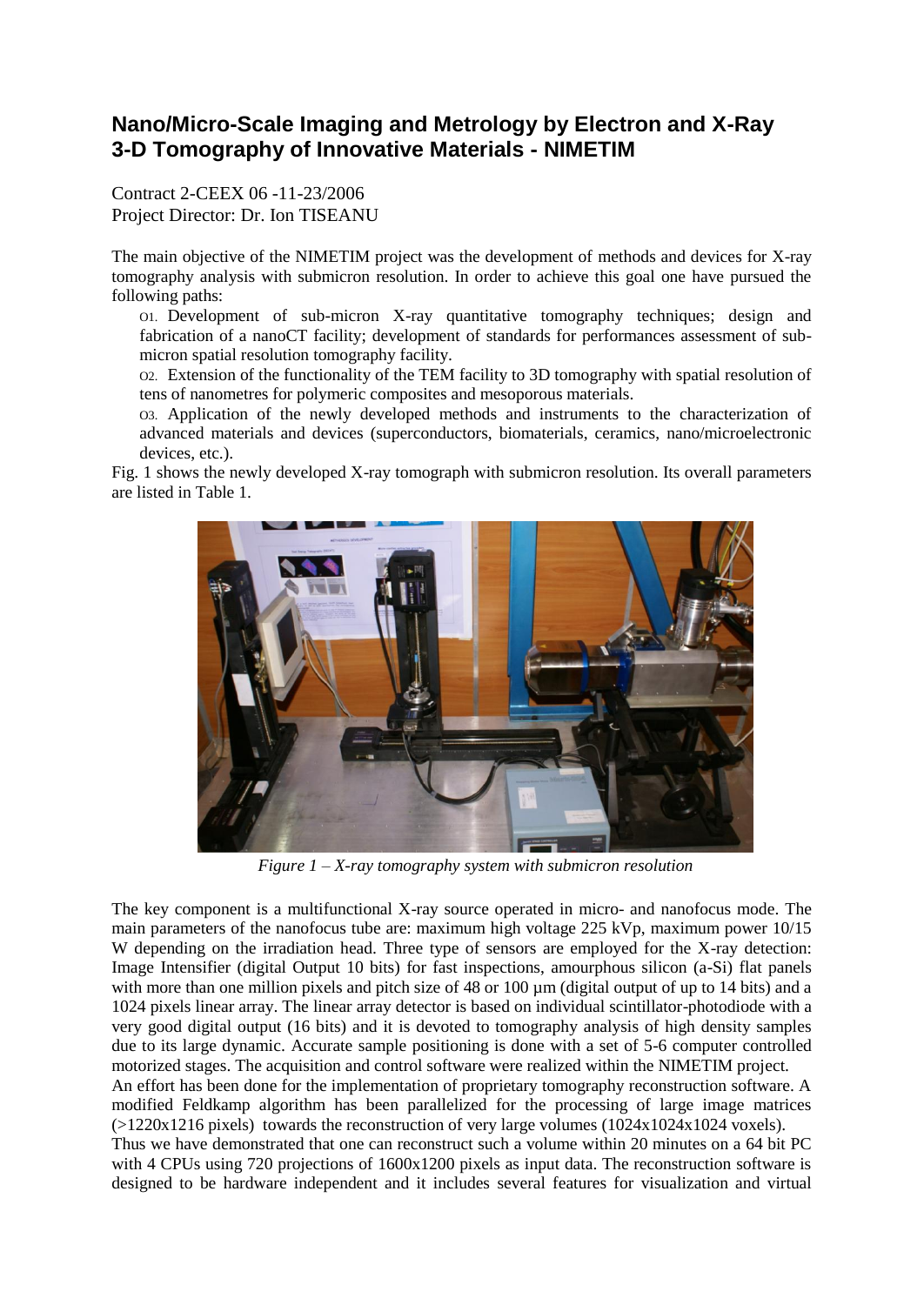navigation within the 3D reconstructed volume. In addition to both, parallel beam and cone beam scanning configurations a host of state of the art methods of tomography artefact compensations. have coded. One can note here the implementation for the first time of multi-material, multi-energy techniques in the frame of microtomography.

| Table $1$ – Overall parameters of the X-ray nonotomograph                                                                                 |                                                                                                                                                                                                                 |                                                                                                                                                                                   |
|-------------------------------------------------------------------------------------------------------------------------------------------|-----------------------------------------------------------------------------------------------------------------------------------------------------------------------------------------------------------------|-----------------------------------------------------------------------------------------------------------------------------------------------------------------------------------|
|                                                                                                                                           | <b>Overall parameters</b>                                                                                                                                                                                       |                                                                                                                                                                                   |
| X-ray source with micro-<br>and nanofocus operation<br>mode<br>Detectors                                                                  | Max. inalta tensiune: 225 kVp<br>Putere max.: 10 W<br>Detaliu minim detectabil: $\sim$ 200 nm<br>768 x 576 Image Intensifier<br>1248 x 1248 a-Si flat panel<br>Liniar array 1024 pixels                         |                                                                                                                                                                                   |
| <b>Output Digital</b><br>Micrometric motorized<br>stages<br>Axis X<br>Axis Z<br>Axis $\theta$<br>Fine adjustment of sample<br>positioning | Up to 16 bits<br>travel 800 mm, loading up to 50 kg<br>travel 300 mm, loading up to 6 kg<br>accuracy $0.02^{\circ}$ , loading up to 30 kg<br>$accuracy$ 2 $µm$ , reproducibility 1 $µm$ ,<br>loading up to 2 kg | 160 MA<br>$\frac{9}{9}$ 150<br>><br>Gray<br>140                                                                                                                                   |
| <b>Magnification</b> factor<br>Space resolution<br>Scanning time<br>Reconstruction time 3D<br>Scanning methods                            | < 2000<br>$\geq 500$ nm<br>$<$ 15min. (720 views)<br>$<$ 20 min (1024x1024x1024 voxels)<br>Cone beam CT<br>Short scan $(180^\circ + 1/2 \text{ fan angle})$<br><b>Oblique View Cone Beam</b>                    | 130<br>50<br>200<br>250<br>150<br>Distance (pixels)<br>Figure $2$ – Digital radiography<br>of the JIMA mask (top);<br>transversal profile on the 0.5<br>um bar structure (bottom) |

The demonstration of the submicron resolution of the newly developed tomograph has been done in two steps. Firstly, the space resolution of the source-detector assembly was measured with the Japan Inspection Instruments Manufacturers Association (JIMA) mask sample. Fig. 2 clearly demonstrates that the 0.5 µm JIMA bar structure is fully resolved in the digital radiography and the associated profile.



*Figure 3: Tomographic cross sections on Nb3Sn ITER strand where submicron morphology is evidenced.*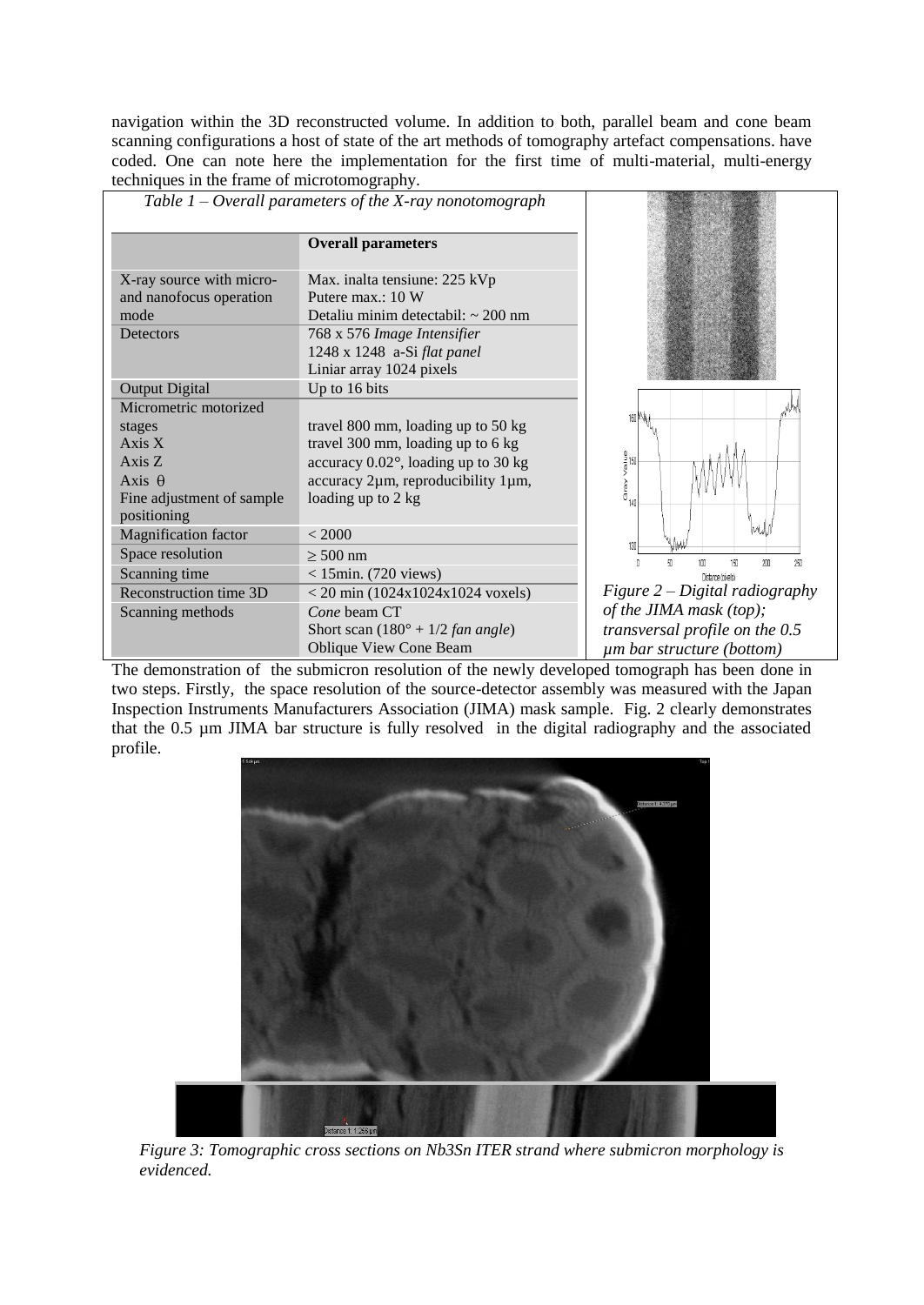Finally, the validation of the system has been performed by tomography measurements on Nb3Sn superconductor strands. The role of this study is the modeling of the transport properties of the Nb3Sn wire in order to optimize the fabrication process in terms of the hysterezis losses, critical current and Cu/non-Cu ratio as stipulated by the technical requirements of the ITER fusion reactor.

Fig. 3 illustrates the extraordinary resolving power reached by the instrument as one can reveal for the first time on a conventional tomograph the detailed structure of the Nb filaments.

Electron tomography for materials science is developing, using TEM images (predominantly incoherent signals), as the basis for the tomography tilt series in order to reveal the 3D structure and composition of nanoscale objects. This required the upgrade of the image acquisition module using a high resolution CCD camera and of the goniometer for automatic control. Two different software packages and several reconstruction algorithms dedicated for the TEM-3D reconstruction were extensively tested. The experimental validation of the TEM-3D methodic has been carried out on a TEM Jeol 200CX microscope by acquiring few sets of tilted images with tilt angles between -65° to +65° in steps of 1-2°. Biopolymers and amorphous oxides materials were selected as typical samples.



*Figure 4 - TEM-3D filtered-backprojection tomography reconstruction of a polymer nano-capsule – the axial cross-sections are sampled at 10 voxels interval.*

In Fig. 4 one introduces a set of tomography cross-sections of a polymer nano-capsule. The space resolution achieved of around 20 nm is well within the preset goals of the project. Also one have demonstrated that the alignment and reconstruction software on one hand and the acquisition and control software on the other hand are smoothly compatible.

In conclusion the objectives of the project were fully achieved by:

Design, construction and experimental validation of an X-ray transmission tomographic system with submicron resolution. It is based on the cone-beam scanning configuration and a modified Feldkamp reconstruction algorithm and it provides a host of state of the art methods of tomography artifacts compensations. One can note here the implementation for the first time of multi-material, multienergy techniques in the frame of microtomography.

The extension, for the first time in our country, of the functionality of the TEM facility to fully 3D electron tomography with spatial resolution of few tens of nanometres, applied mainly for polymeric composites and mesoporous materials.

Finally, the newly developed methods and devices have been embedded in the non-destructive analysis of advanced candidate materials for the ITER fusion reactor.

The members of the NIMETIM consortium have published the following list of scientific papers.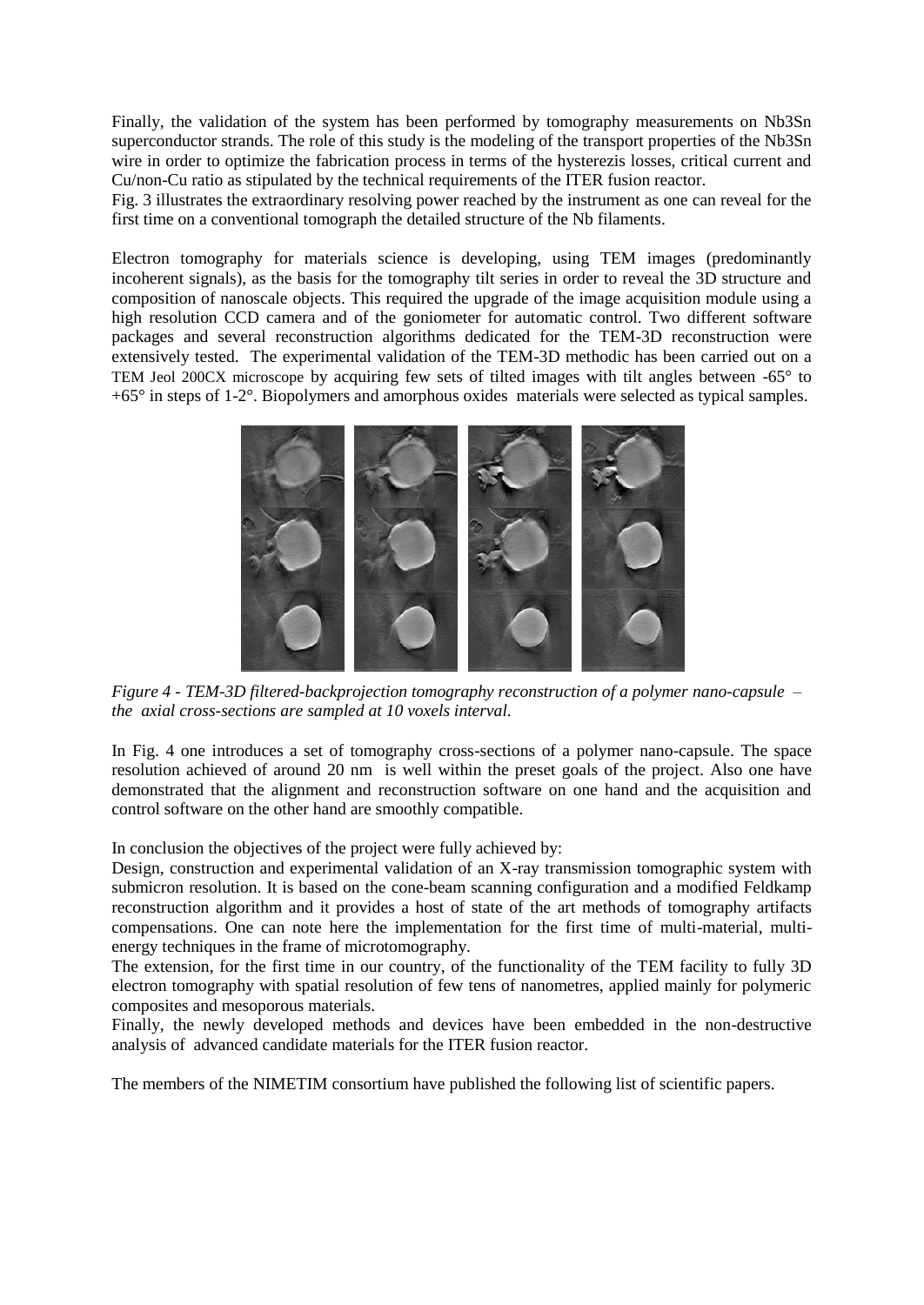## **Published papers with peer review (ISI Journals)**

- [1] Tiseanu, T. Craciunescu, T. Petrisor, A. della Corte. *3D X-ray micro-tomography for modeling of NB3SN multifilamentary superconducting wires*. Fusion Engineering and Design, 82, p. 1447–1453, 2007
- [2] T. Kai, N. Okada, M. Baba, T. Takahashi, M. Misawa, I. Tiseanu, N. Ichikawa, *Structure of effective catalyst layers around bubbles in a fluidized catalyst bed*, [Chemical Engineering Journal](http://www.sciencedirect.com/science/journal/13858947) 130(2007)119-124.
- [3] [Augieri,](http://www.scopus.com/scopus/search/submit/author.url?author=Augieri%2c+A.&authorId=8602108400&origin=recordpage) G. [Celentano, L](http://www.scopus.com/scopus/search/submit/author.url?author=Celentano%2c+G.&authorId=8602108600&origin=recordpage). [Ciontea, V](http://www.scopus.com/scopus/search/submit/author.url?author=Ciontea%2c+L.&authorId=8602108700&origin=recordpage). [Galluzzi, U](http://www.scopus.com/scopus/search/submit/author.url?author=Galluzzi%2c+V.&authorId=6602316154&origin=recordpage). [Gambardella, J](http://www.scopus.com/scopus/search/submit/author.url?author=Gambardella%2c+U.&authorId=13205405200&origin=recordpage)[. Halbritter, T](http://www.scopus.com/scopus/search/submit/author.url?author=Halbritter%2c+J.&authorId=10241019100&origin=recordpage). [Petrisor, A](http://www.scopus.com/scopus/search/submit/author.url?author=Petrisor%2c+T.&authorId=8602109200&origin=recordpage). [Rufoloni,](http://www.scopus.com/scopus/search/submit/author.url?author=Rufoloni%2c+A.&authorId=6505961297&origin=recordpage)  A. [Vannozzi,](http://www.scopus.com/scopus/search/submit/author.url?author=Vannozzi%2c+A.&authorId=6507617045&origin=recordpage) *Angular properties of pure and Ca-substituted YBa2Cu3O7-δ uperconducting thin films grown on SrTiO<sub>3</sub></sub> and CeO<sub>2</sub> buffered*  $Al_2O_3$  *substrates, Physica C: Superconductivity and its* [Applications](http://www.scopus.com/scopus/source/sourceInfo.url?sourceId=29119) Volume 460-462 II, Issue SPEC. ISS., 1 September 2007, Pages 829-830
- [4] N. [Pompeo, E](http://www.scopus.com/scopus/search/submit/author.url?author=Pompeo%2c+N.&authorId=8326455700&origin=recordpage). [Silva, R](http://www.scopus.com/scopus/search/submit/author.url?author=Silva%2c+E.&authorId=7201855087&origin=recordpage). [Marcon, V](http://www.scopus.com/scopus/search/submit/author.url?author=Marcon%2c+R.&authorId=22967973600&origin=recordpage). [Galluzzi, G](http://www.scopus.com/scopus/search/submit/author.url?author=Galluzzi%2c+V.&authorId=6602316154&origin=recordpage). [Celentano, A](http://www.scopus.com/scopus/search/submit/author.url?author=Celentano%2c+G.&authorId=8602108600&origin=recordpage). [Augieri, T](http://www.scopus.com/scopus/search/submit/author.url?author=Augieri%2c+A.&authorId=8602108400&origin=recordpage). [Petrisor,](http://www.scopus.com/scopus/search/submit/author.url?author=Petrisor%2c+T.&authorId=19933908700&origin=recordpage) *Microwave properties of YBa2Cu3O7-δ films with BaZrO3 nanoinclusions*, [Physica C: Superconductivity and its](http://www.scopus.com/scopus/source/sourceInfo.url?sourceId=29119)  [Applications,](http://www.scopus.com/scopus/source/sourceInfo.url?sourceId=29119) Volume 460-462 I, Issue SPEC. ISS., 1 September 2007, Pages 412-413
- [5] [Vannozzi, A](http://www.scopus.com/scopus/search/submit/author.url?author=Vannozzi%2c+A.&authorId=6507617045&origin=recordpage). [Augieri, G](http://www.scopus.com/scopus/search/submit/author.url?author=Augieri%2c+A.&authorId=8602108400&origin=recordpage). [Celentano, L](http://www.scopus.com/scopus/search/submit/author.url?author=Celentano%2c+G.&authorId=8602108600&origin=recordpage). [Ciontea, F](http://www.scopus.com/scopus/search/submit/author.url?author=Ciontea%2c+L.&authorId=8602108700&origin=recordpage). [Fabbri, V](http://www.scopus.com/scopus/search/submit/author.url?author=Fabbri%2c+F.&authorId=7102957584&origin=recordpage). [Galluzzi, U](http://www.scopus.com/scopus/search/submit/author.url?author=Galluzzi%2c+V.&authorId=6602316154&origin=recordpage). [Gambardella, A](http://www.scopus.com/scopus/search/submit/author.url?author=Gambardella%2c+U.&authorId=13205405200&origin=recordpage). [Mancini,](http://www.scopus.com/scopus/search/submit/author.url?author=Mancini%2c+A.&authorId=7201831192&origin=recordpage)  T. [Petrisor, A](http://www.scopus.com/scopus/search/submit/author.url?author=Petrisor%2c+T.&authorId=8602109200&origin=recordpage). [Rufoloni,](http://www.scopus.com/scopus/search/submit/author.url?author=Rufoloni%2c+A.&authorId=6505961297&origin=recordpage) *Cube textured substrates for YBCO coated conductors: Influence of initial grain size and strain conditions during tape rolling*, [IEEE Transactions on Applied Superconductivity](http://www.scopus.com/scopus/source/sourceInfo.url?sourceId=26026) , 17-2(2007) 3436-3439
- [6] V. [Galluzzi, A](http://www.scopus.com/scopus/search/submit/author.url?author=Galluzzi%2c+V.&authorId=6602316154&origin=recordpage). [Augieri, L](http://www.scopus.com/scopus/search/submit/author.url?author=Augieri%2c+A.&authorId=8602108400&origin=recordpage). [Ciontea, G](http://www.scopus.com/scopus/search/submit/author.url?author=Ciontea%2c+L.&authorId=8602108700&origin=recordpage). [Celentano, F](http://www.scopus.com/scopus/search/submit/author.url?author=Celentano%2c+G.&authorId=8602108600&origin=recordpage). [Fabbri, U](http://www.scopus.com/scopus/search/submit/author.url?author=Fabbri%2c+F.&authorId=7102957584&origin=recordpage). [Gambardella, A](http://www.scopus.com/scopus/search/submit/author.url?author=Gambardella%2c+U.&authorId=13205405200&origin=recordpage). [Mancini, T](http://www.scopus.com/scopus/search/submit/author.url?author=Mancini%2c+A.&authorId=7201831192&origin=recordpage). [Petrisor,](http://www.scopus.com/scopus/search/submit/author.url?author=Petrisor%2c+T.&authorId=8602109200&origin=recordpage)  N. [Pompeo, A](http://www.scopus.com/scopus/search/submit/author.url?author=Pompeo%2c+N.&authorId=8326455700&origin=recordpage). [Rufoloni, E](http://www.scopus.com/scopus/search/submit/author.url?author=Rufoloni%2c+A.&authorId=6505961297&origin=recordpage). [Silva, A](http://www.scopus.com/scopus/search/submit/author.url?author=Silva%2c+E.&authorId=7201855087&origin=recordpage). [Vannozzi,](http://www.scopus.com/scopus/search/submit/author.url?author=Vannozzi%2c+A.&authorId=6507617045&origin=recordpage) *YBa2Cu3O7-δ films with BaZrO<sup>3</sup> inclusions for strongpinning in superconducting films on single crystal substrate*, [IEEE Transactions on Applied](http://www.scopus.com/scopus/source/sourceInfo.url?sourceId=26026)  [Superconductivity](http://www.scopus.com/scopus/source/sourceInfo.url?sourceId=26026) 17-2(2007)3628-3631.
- [7] G. [Augieri, G](http://www.scopus.com/scopus/search/submit/author.url?author=Augieri%2c+A.&authorId=8602108400&origin=recordpage). [Celentano, U](http://www.scopus.com/scopus/search/submit/author.url?author=Celentano%2c+G.&authorId=8602108600&origin=recordpage). [Gambardella, J](http://www.scopus.com/scopus/search/submit/author.url?author=Gambardella%2c+U.&authorId=13205405200&origin=recordpage). [Halbritter, T](http://www.scopus.com/scopus/search/submit/author.url?author=Halbritter%2c+J.&authorId=10241019100&origin=recordpage)[. Petrisor,](http://www.scopus.com/scopus/search/submit/author.url?author=Petrisor%2c+T.&authorId=8602109200&origin=recordpage) *Analysis of angular dependence of pinning mechanisms on Ca-substituted YBa2Cu3O7-δ epitaxial thin films*, [Superconductor Science and](http://www.scopus.com/scopus/source/sourceInfo.url?sourceId=12278)  [Technology](http://www.scopus.com/scopus/source/sourceInfo.url?sourceId=12278) 20-4(2007) 381-385
- [8] I. Tiseanu, T. Craciunescu, G. V. Aldica, M. Iovea. *X-ray micro-tomography as a tool for quantitative characterization of advanced materials manufacturing processes*. Advanced Materials Research, 47- 50, pp. 698-701, 2008.
- [9] Gh. V. Aldica, P. Nita, I. Tiseanu, T. Craciunescu, P. Badica. *High density MgB2 superconductor: structure and SEM investigations*. Journal of Optoelectronics and Advanced Materials, 4, pp. 929 - 932, 2008.
- [10]A. Barau, V. Budarin, A. Caragheorgheopol, R. Luque, D.J. Macquarrie, A. Prelle, V. S. Teodorescu, M. Zaharescu, *A Simple and Efficient Route to Active and Dispersed Silica Supported Palladium Nanoparticles*, Catalysis Letters, 2008, 124:204–214, DOI 10.1007/s10562-008-9465-x
- [11]. Tiseanu, T. Craciunescu, *Assessment of the Aplicability of X-Ray Tomography for Irradiated Samples*, in curs de publicare in Fusion Engineering and Design
- [12] P. Badica, G. Aldica, T. Craciunescu, I. Tiseanu, Y. Ma, K. Togano, *Microstructure of MgB2 samples observed through X-ray Microtomography*, in curs de publicare in Superconducting Science and Technology

## **Papers published in International Conferences Proceedings**

- [1] Tiseanu, T. Craciunescu, T. Petrisor, A. della Corte. 3D X-ray micro-tomography for modeling of NB3SN multifilamentary superconducting wires.  $24<sup>th</sup>$  Symposium on Fusion Technology, 11-15 Sept. 2006, Varsovia, Polonia
- [2] Gh.V. Aldica, P. Nita, I. Tiseanu, T. Craciunescu, P. Badica, *High Density MgB2 Superconductor: Structure and Morphology through Microtomography and SEM Investigations,* 5th International